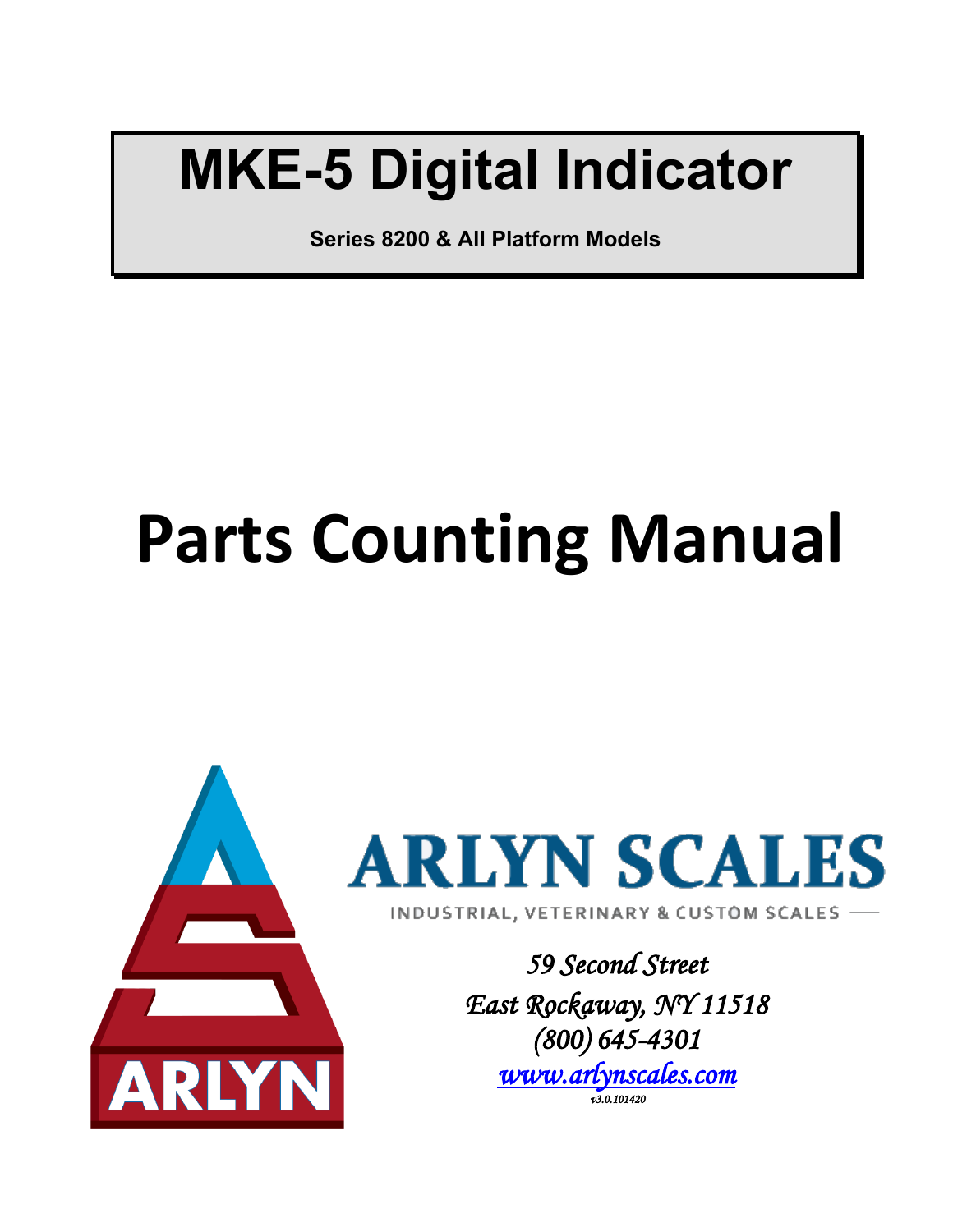## **CONTENTS**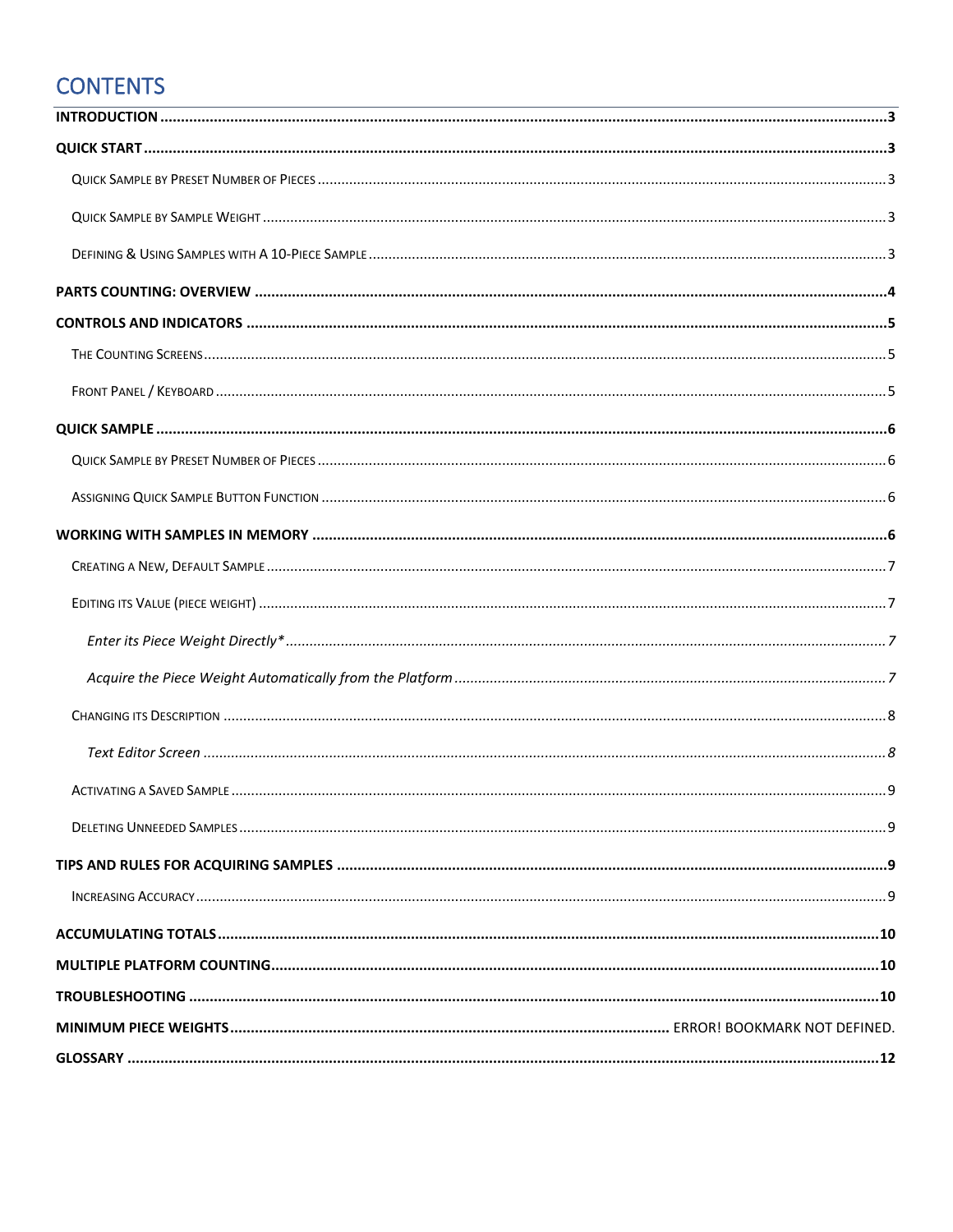## <span id="page-2-0"></span>1 INTRODUCTION

Thank you for choosing an Arlyn Scale for your parts counting needs. This manual is meant as a supplement to the regular instruction manual.

If this is your first time using parts counting with this scale, we suggest that you proceed with the section titled **"Quick Start: Counting Parts by Quick Sample"** near the end of this document. This will help familiarize you with the basic process. Then you can read the rest of this document to take advantage of some advanced features, and to increase overall accuracy.

## <span id="page-2-1"></span>2 QUICK START

#### <span id="page-2-2"></span>2.1 Quick Sample by Preset Number of Pieces

- 1) Count out 10 pieces of the part that you wish to count by hand.
- 2) Press the SAMPLE key (the LEFT ARROW key). The quick sample screen will pop up.
- 3) Press the ENTER key to accept a ten-piece sample.
- 4) Make sure that the platform is empty, then press the ENTER key.
- 5) Place the ten pieces on the platform. Give it a second to stabilize and then press the ENTER key. The scale will calculate the piece weight and then switch to the counting screen.
- 6) Remove the parts from the platform and then press the ZERO key.
- 7) You are now ready to count. Place some parts on the platform and the count will be shown on the screen.

You may continue to count this part as long as you like. It will retain this sample until either the scale is powered down or you acquire a new sample.

#### <span id="page-2-3"></span>2.2 Quick Sample by Sample Weight

This is a new feature available in all Counting Scales equipped with the MKE-5 Digital Indicator. If you know the weight of your sample, you can immediately define a sample in 3 button presses. Please know the weight of your sample and the number of pieces in your sample.

- 1) Press the SAMPLE key to bring up the SAMPLE VALUE screen.
- 2) Enter the number of pieces in the sample currently on the platform.
- 3) Press ENTER to confirm. You are now ready to count parts.

For this to work, the SAMPLE key (or FOUR Key) needs to be **re-assigned**. Please follow instructions in [Assigning Quick Sample Button](#page-5-2) function to enable this feature.

#### <span id="page-2-4"></span>2.3 Defining & Using Samples with A 10-Piece Sample

Follow the steps below to quickly define, store and use parts in memory.

- 1) Press the MENU button to bring up the main menu.
- 2) Select PARTS COUNTING and press ENTER.
- 3) Using the LEFT and RIGHT ARROW keys, select NEW in the lower menu and then press ENTER. A new part will be added to the list.
- 4) Use the UP and DOWN arrow keys to line up on the new part. Use the LEFT and RIGHT arrow keys to select EDIT in the lower menu. Press ENTER to load the new part into the editor.
- 5) Use the LEFT and RIGHT arrow keys and select ACQU in the lower menu. Press ENTER.
- 6) The scale will ask you how many pieces you would like to use for this sample. Using the keyboard, enter 10 and then press ENTER.
- 7) Remove all weight from the platform, then press ENTER.
- 8) Place ten parts in the center of the platform. Press ENTER.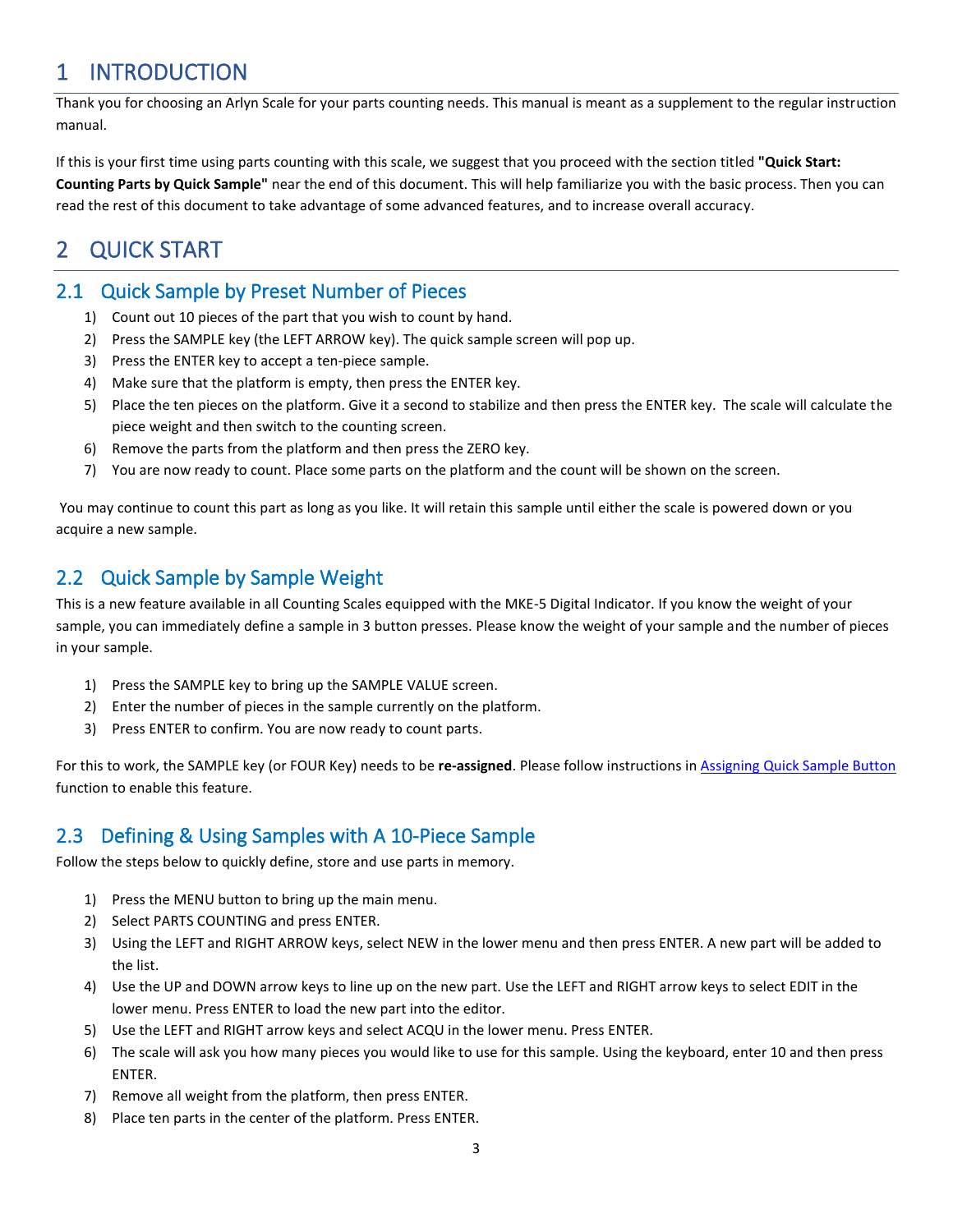- 9) The actual piece weight is calculated and shown on the display next to "Value:". Press the MENU key to exit the editor. You will be taken back to the Samples List.
- 10) To activate this new sample, use the UP and DOWN arrow keys to line up on it. Make sure that ACTV is highlighted in the lower menu. If not, use the LEFT and RIGHT arrow keys to select ACTV.
- 11) Press ENTER to activate the sample. You will be taken to the counting screen. The top lines of the display will show the description and value of the sample.
- 12) Remove all weight from the platform. Press ZERO.
- 13) Place your parts on the platform and the count will be shown on the display.

## <span id="page-3-0"></span>3 PARTS COUNTING: OVERVIEW

Your scale has extensive parts counting capabilities. All of these capabilities will be outlined in this document. Parts counting is basically a four-step process. First you must acquire a sample of the pieces being counted so that the scale can calculate the weight of each piece. Then, the new sample needs to be activated. Next, the platform is zeroed and then you can count the parts.

Again, these steps are:

- 1. Acquire the sample
- 2. Activate the sample
- 3. Zero the platform
- 4. Count the parts

In normal operation, you may choose to use either Quick Sample Counting, or save the sample permanently in memory. Quick Sampling only takes a few keystrokes. It acquires a sample, activates it, and switches you into counting mode automatically.

For higher flexibility and accuracy, you can define a sample and store it permanently in memory. This process is suggested if you have a number different parts that you count repeatedly.

There are a few advantages to saving parts in memory:

- ❑ This is ideal for hardware manufacturers and the like because up to 480 different parts may be saved in memory along with their descriptions and piece weight.
- ❑ The part needs only to be sampled one time, not every time you go to count the part.
- ❑ Parts can be given a 14-character description and saved in a list.
- ❑ You can easily activate a part by selecting it from the list.
- ❑ Any sample size may be used while acquiring the sample. You are not restricted to 10, 25, 50 and 100 pieces as in Quick Sampling. Higher sample sizes increase counting accuracy.
- ❑ The part's description will be shown on the display while counting.
- ❑ If your scale has an RS232 option, the part's description may be printed on tags and labels, or transmitted to a computer.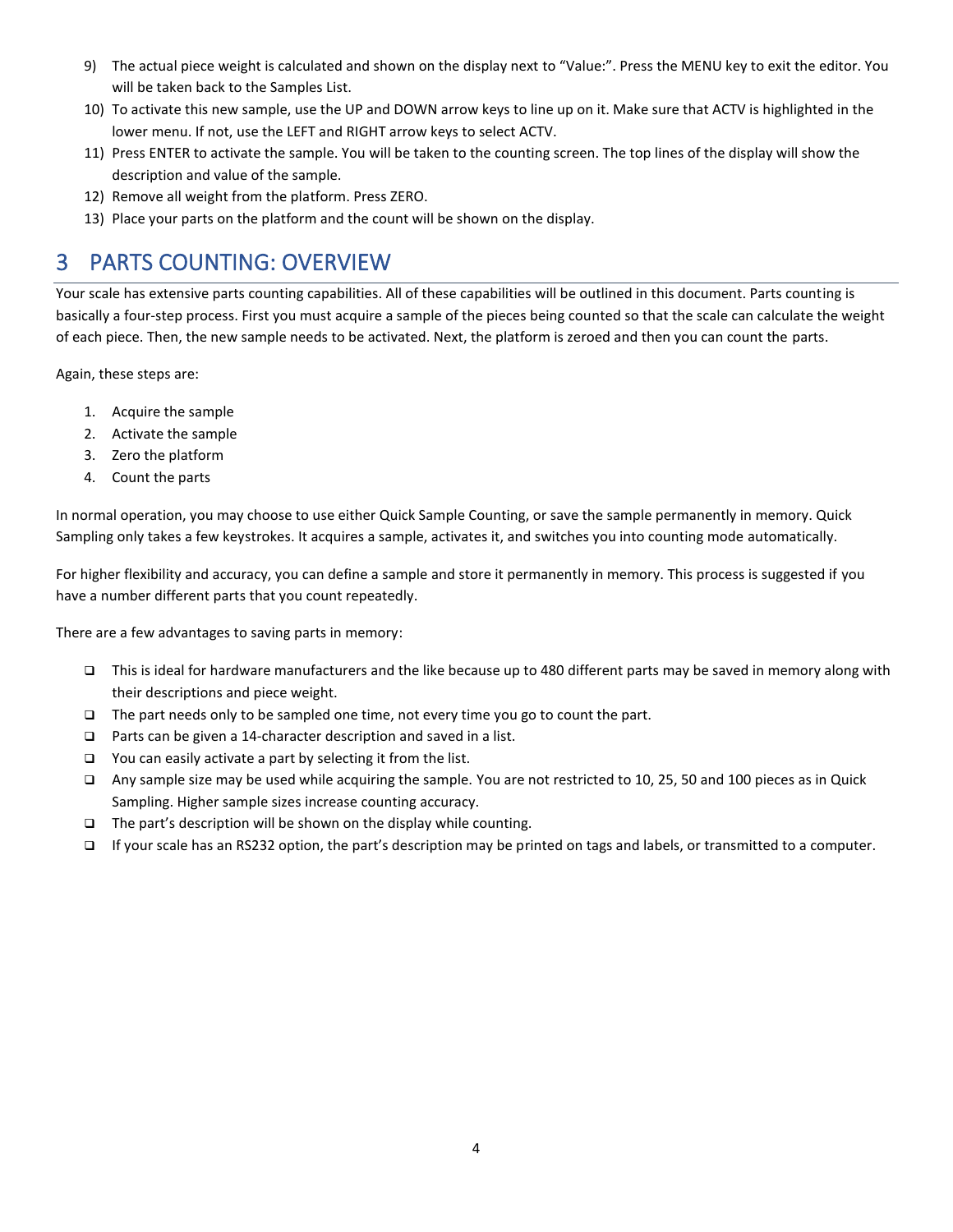## <span id="page-4-0"></span>4 CONTROLS AND INDICATORS

#### <span id="page-4-1"></span>4.1 The Counting Screens



This is the counting screen. You will be taken here automatically whenever you activate a sample. If not, you can get there by:

- 1) Press the MENU key to bring up the main menu.
- 2) The first option, NEXT SCREEN, is already highlighted. Press ENTER to accept it.
- 3) The display will switch to the next screen in sequence. If you still don't have the counting screen just repeat this process one or more times. There are at least four screens associated with counting scales.

Sample and Value are the description and piece weight of the currently active sample. If there is no entry there, then there is no sample activated. Quick samples are indicated by the text "Taken from keyboard" on the sample line.

To clear any sample, press and hold the SAMPLE key until it clears.

### <span id="page-4-2"></span>4.2 Front Panel / Keyboard

The front panel has a twelve button, click touch key panel that allows easy menu navigation as well as full text and floating-point entry.

The main scale functions are shown in black, menu navigation and floating point numeric entry keys are blue and the secondary functions are yellow.



Besides navigating the menus and entering floating point numbers, the only two keys that pertain to counting and are two keys labeled in yellow.

SAMPLE: This key is used to acquire a quick sample. If you press and hold this key for a few seconds it will clear the active sample.

ACCUM: This key is used to accumulate totals for parts being counted. If you press and hold this key for a few seconds it will clear the accumulated total.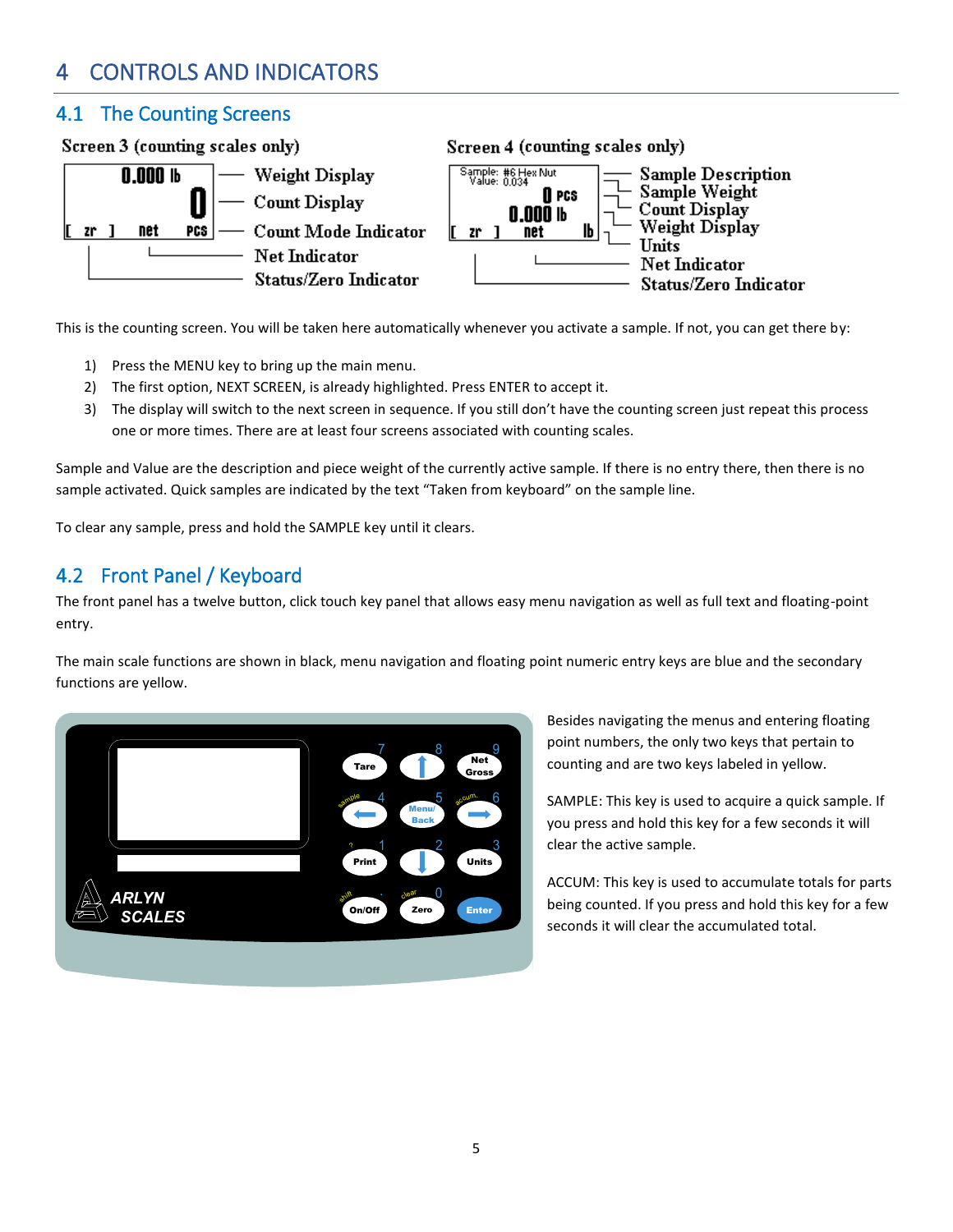## <span id="page-5-0"></span>5 QUICK SAMPLE

#### <span id="page-5-1"></span>5.1 Quick Sample by Preset Number of Pieces

This is a slightly more detailed description of Quick Sample Counting than that given in the Quick Start section above. This function is a quick method of acquiring a sample and activating counting mode at the same time. The sample size is limited to 10, 25, 50 or 100 pieces. Quick sampling should be used in cases where a very high degree of accuracy is not required.

The procedure for acquiring a quick sample is as follows:

- 1) Decide on a sample size, either **10**, **25**, **50** or **100** pieces. The higher the sample size, the more accurate the counting will be. Count these parts out by hand.
- 2) Press the SAMPLE (LEFT ARROW) key to enter the quick sample screen.
- 3) Press the SAMPLE (LEFT ARROW) key until the desired sample size is displayed on the screen. The screen will cycle through 10,25, 50 and 100-piece sample sizes. Once you have the desired sample size on the screen, press ENTER to accept it.
- 4) You may choose to use a box or other type of container to help manage the parts. Remove all weight (or place an empty box) on the platform. Press the ENTER key to accept it.
- 5) Place the parts on the platform (or in the box). Its weight will be shown on the display. Press ENTER to accept this. The piece weight is calculated and the counting screen will be activated.
- 6) Remove all weight from the platform, or place an empty container on the platform. Press the ZERO key.
- 7) You can now count parts by placing them on the platform, or into the empty container.
- 8) This sample will remain active until either the power is removed from the scale or a new sample is activated.

#### <span id="page-5-2"></span>5.2 Assigning Quick Sample Button Function

The SAMPLE (or FOUR) key on the Front Panel of the Display Indicator can be used in two ways:

- a) Quick Sampling by using a preset number of pieces (no need for knowing the weight of the sample)
- b) Quick Sampling by using the number of pieces currently on the platform.

Method (a) is available as a factory setting. To switch to method (b), do the following steps.

- 1) Press the MENU button.
- 2) Go to Parts Counting and press ENTER.
- 3) In the resulting screen, select "Sample Button Func" and press ENTER.

#### **SAMPLE BUTTON**

Sample Value Button = DISABLED

ENTER to Change MENU to exit

Press ENTER key to enable or disable the Sample Value function. Now press MENU/BACK until you are back on the main weight screen. Press the SAMPLE button again to test the feature. See th[e Quick Sample by Sample Weight](#page-2-3) feature explained in this manual.

## <span id="page-5-3"></span>6 WORKING WITH SAMPLES IN MEMORY

A more accurate and convenient way to sample parts is to define and store them in memory. You may define as many samples as you like within the scale's memory capacity. Your scale has over 480 memory slots for saving samples and other data. Counting samples require one memory slot each.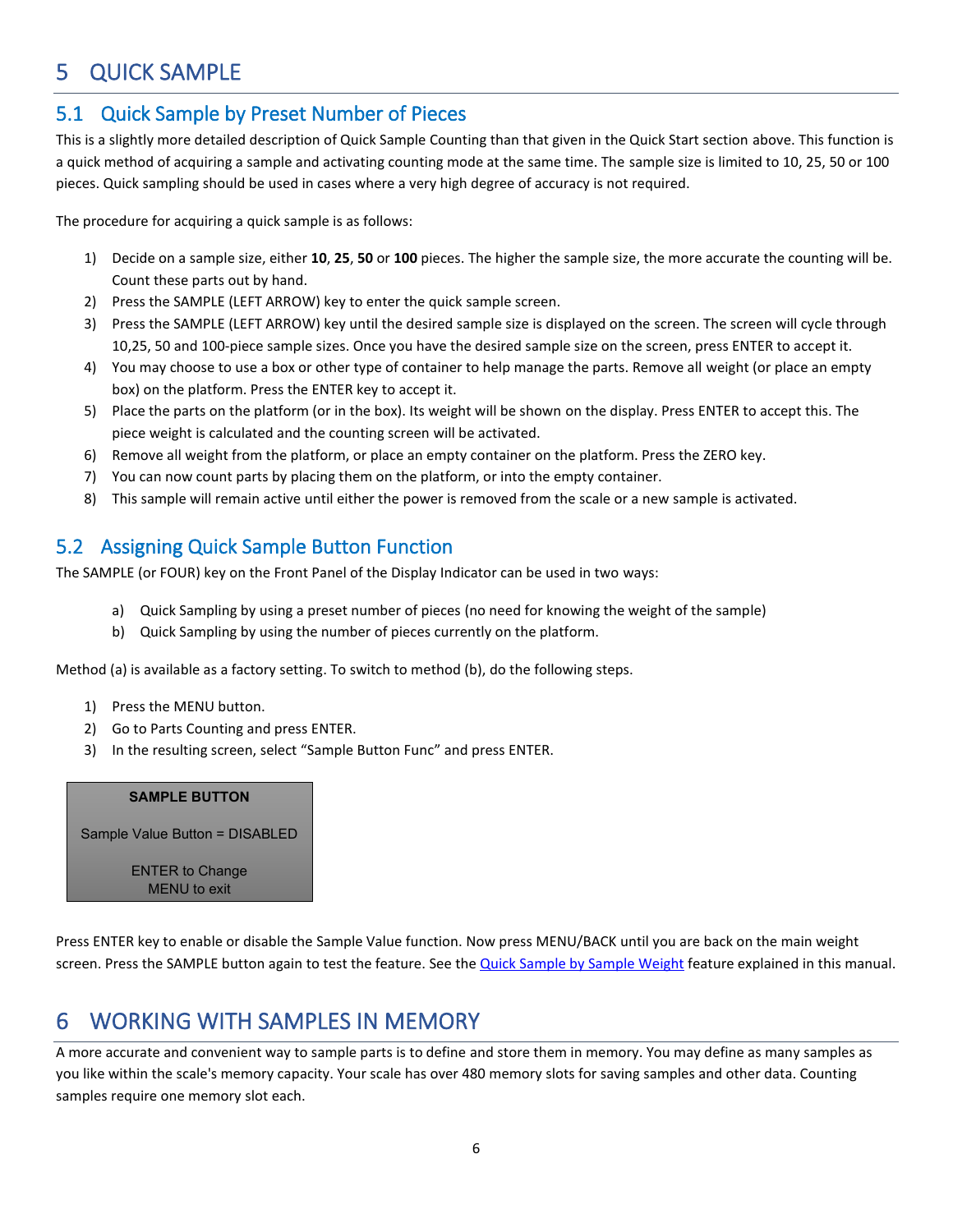Once you have a list of samples saved in memory, you may activate any one you like, zero the platform and begin counting. These samples remain permanently in memory even when the power is removed.

There are a number of functions used when working with samples in memory. There are:

- 1) Creating a new, default sample.
- 2) Editing its value (piece weight).
- 3) Changing its description.
- 4) Activating it.
- 5) Deleting unneeded samples.

#### <span id="page-6-0"></span>6.1 Creating a New, Default Sample

To create and save a sample in memory, use the following procedure:

- 1) Press the MENU key to enter the scale's Setup Menu.
- 2) Use the arrow keys to line up on PARTS COUNTING and then press the ENTER key to select it.
- 3) You will be shown a list of all samples that are currently saved in memory. If there are none then "None Defined" will be shown.
- 4) To add a new sample to the list, use the RIGHT ARROW key to line up on NEW in the lower menu. Press the ENTER key. A new sample will be added to the list. Its description will be given a default value of "SAMPLE #XXX" where XXX is the next number in sequence.

The NEW function will only create the new sample. It will not assign it any values.

#### <span id="page-6-1"></span>6.2 Editing its Value (piece weight)

There are two ways to do this. You can enter the piece weight directly or you can have the scale automatically calculate it for you.

#### <span id="page-6-2"></span>6.2.1 Enter its Piece Weight Directly\*

If you know the exact weight of the piece you may enter it directly.

Select the sample from the Sample List and load it into the editor.

- 1) Using the LEFT and RIGHT arrow keys, line up on VALUE in the lower menu. Press ENTER.
- 2) A small "?" will be placed next to Value on the screen. Type in the value through the front panel and then press ENTER.
- 3) The new value will be shown on the screen. Press MENU to exit back to the Samples List.

\*Note: Inputting piece weights directly may decrease the accuracy of counts on the screen. It is recommended whenever possible to ACQUIRE weights instead.

#### <span id="page-6-3"></span>6.2.2 Acquire the Piece Weight Automatically from the Platform

Using pre-counted sample, you can have the scale automatically calculate the piece weight for you.

- 1) Decide on the number of parts you would like to use for a sample. Count them out on the table in front of you.
- 2) Select a sample from the Samples List and load it into the editor.
- 3) Using the RIGHT and LEFT arrow keys select ACQU in the lower menu. Press ENTER.
- 4) You will be asked how many pieces you are using in this sample. Enter the number through the keyboard and then press ENTER.
- 5) Remove all weight from the scale (or place an empty box on the scale) and then press ENTER.
- 6) Place the sample parts on to the platform (or in the box) and then press ENTER.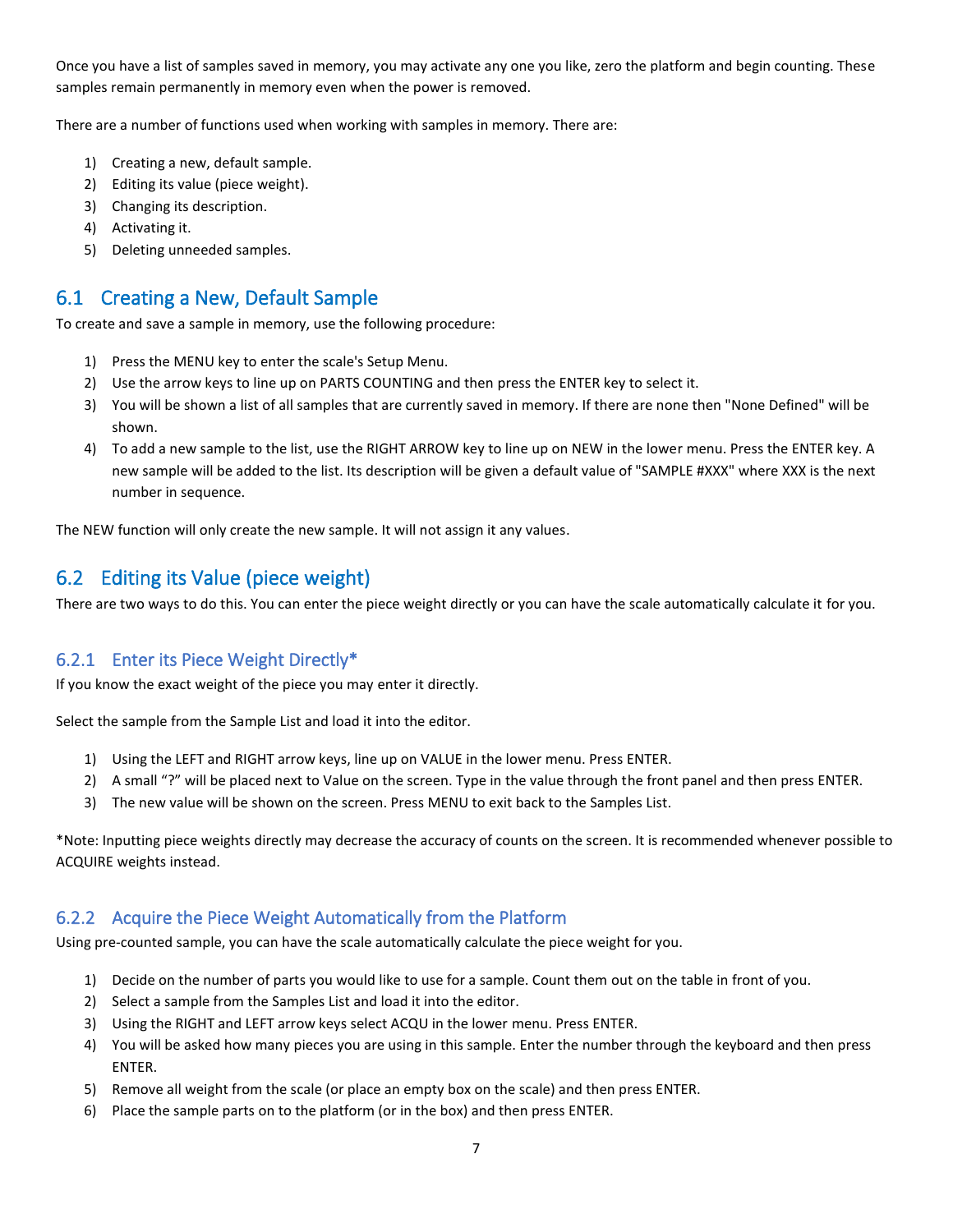7) The piece weight will be calculated and shown on the display. Press MENU to exit back to the Samples List.

#### <span id="page-7-0"></span>6.3 Changing its Description

Samples retained in memory carry 14-character descriptions that you may change to anything you wish. The advantage of naming these samples is obvious, especially if you have a large number of samples in your list. Additional advantages are that the sample's description and its value are shown on the top two lines of the counting display, and if you are using our RS232 port to print labels you can include the description on the label as well.

By default, when you first create a sample it is given the description "Sample #XXX" where XXX is the next number in sequence. If you wish to change the description, follow the procedure below.

- 1) Press MENU to bring up the Setup Menu.
- 2) Use the ARROW keys to select Parts Counting and then press ENTER. You will be taken to a list of all samples currently saved in memory along with their descriptions.
- 3) Use the UP and DOWN ARROW keys to line up on the sample that you wish to edit. Use the LEFT and RIGHT ARROW keys to select EDIT in the lower menu. Press ENTER to load the sample into the editor. The description and value (piece weight) will be shown on the editor screen.
- 4) Use the LEFT and RIGHT ARROW keys to select DESC in the lower menu. It may already be selected by default. Press ENTER. The description will be loaded into the text editor.

#### <span id="page-7-1"></span>6.3.1 Text Editor Screen



The current description is shown at the top of the screen with an arrow pointing at the first character. This arrow is your cursor position.

The lower part of the screen contains the entire character set with the current selection highlighted.

Editing the description is similar to techniques commonly seen in video games, cell phones and the like. By using the ARROW keys you can select any character from the set. Press ENTER to replace the character above the arrow with the character selected from the set. When you do this, the arrow (cursor position) will automatically advance to the next character.

When you are done editing, Press the MENU key to leave this screen.

The keys used for the editing are shown below.

| ARROW KEYS       | Use them to select a character from the set in the lower list.                                               |
|------------------|--------------------------------------------------------------------------------------------------------------|
| 7 and 9 KEYS     | Use these to position the arrow (cursor position) on the top line.                                           |
| <b>ENTER KEY</b> | Changes the character above the arrow to the character selected and advances the arrow to the next position. |
| <b>CLEAR KEY</b> | This will clear the entire line and place the arrow in the leftmost position.                                |
| <b>MENU KEY</b>  | This will end the operation and exit the text editor screen.                                                 |
| SHIFT KEY        | Selects either upper case or lower-case characters.                                                          |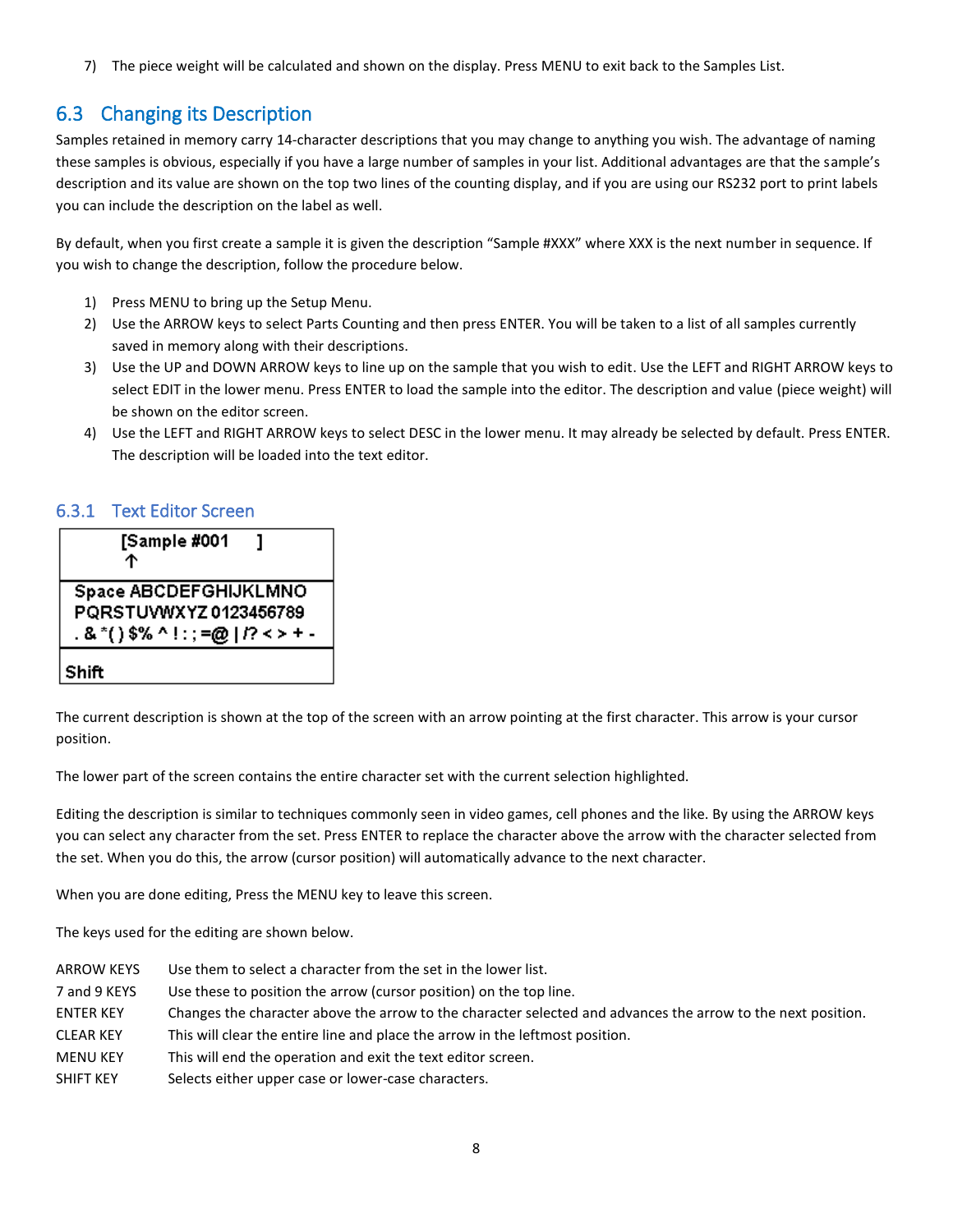## <span id="page-8-0"></span>6.4 Activating a Saved Sample

In order to begin parts counting you need to activate one of the saved samples using the following procedure:

- 1) Press MENU to enter the System Menu.
- 2) Use the arrow keys to select PARTS COUNTING and then press ENTER to accept it.
- 3) Use the arrow keys to line up on the desired sample. Use the LEFT and RIGHT arrow key to select ACTV in the lower menu (it may already be selected). Press the ENTER key. The sample will be activated and the scale will switch to the parts counting screen. Its description and value will be shown on top of the screen.
- 4) Remove all weight from the platform (or place an empty box on the platform). Press the ZERO key.
- 5) You may now place an unknown quantity of the parts on the platform, or into the box if you used one, and the count will be shown on the screen.

#### <span id="page-8-1"></span>6.5 Deleting Unneeded Samples

To delete an unneeded sample from the Samples List:

- 1) Line up on the desired sample in the Samples List.
- 2) Using the RIGHT and LEFT arrow keys select DEL in the lower menu.
- 3) Press ENTER to delete the sample.

## <span id="page-8-2"></span>7 TIPS AND RULES FOR ACQUIRING SAMPLES

Before a part can be counted, the scale needs to know how much each piece weighs. This process is known as Sample Acquisition. Samples can be taken quickly through a few key presses (Quick Sample) or they may be defined, named and stored in memory.

Acquiring an accurate sample is essential for parts counting and there are a few basic rules that should be followed.

- 1) *The parts being counted must be the same weight from piece to piece.* The scale calculates the number of parts on the platform by simply reading the total weight and dividing it by the weight of each piece. If there were variations in weight from one part to another it would be impossible to make an accurate calculation.
- 2) *A single part must be heavy enough to be detectable by the scale.* Parts counting scales come in all capacities. The smaller capacity scales (10 and 25lb capacities) usually have no trouble detecting a light weight, single piece. That same piece would be undetectable on larger scales, say 50lb capacities or greater. The general rule is that the minimum piece weight must be greater than or equal to the scale's displayed resolution. You may go down as low as one half the scale's resolution if you take accurate (high number) samples and your parts are of a consistent weight from piece to piece. Consult the section titled "Minimum Piece Weights" for exact values for each capacity.
- 3) *The scale must be sitting on a stable surface.* If the scale is sitting on a surface that is either vibrating, located in a drafty area, or in any area that causes the scale to be unstable, it will not count accurately. This is especially true when acquiring samples.
- 4) *The scale must be accurately calibrated if you are using samples stored in memory.* If you are using a sample that was previously saved in memory, the scale must be accurately calibrated. This is due to the fact that when a sample is saved in memory, its piece weight (value) in pounds is saved with it. When this sample is activated on an uncalibrated scale, the count will not be correct. This does not apply to a quick sample because the quick sample function calculates the piece weight using the scale's current calibration, even if incorrect.

#### <span id="page-8-3"></span>7.1 Increasing Accuracy

In general, the more pieces that you use while acquiring a sample, the more accurate the parts counting will be. If you use a small sample, let's say 50 pieces or less, you may experience errors that will increase as larger loads are applied to the scale.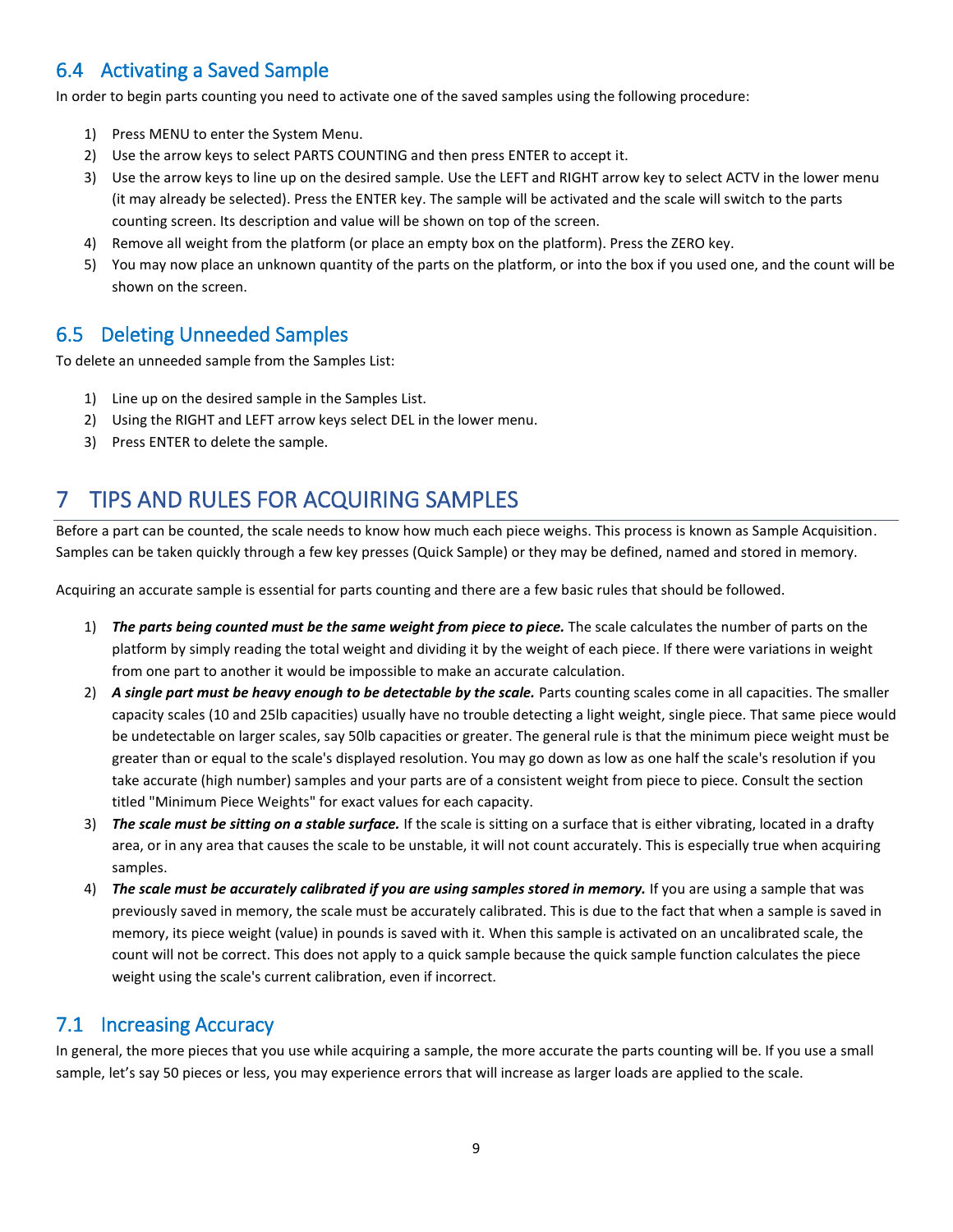The most ideal way to acquire a sample is to use a sample size near the expected number of parts that you count regularly. For example, if you are counting 1000 #6 washers into each box, then acquire your sample using a 1000-piece sample size.

Quick sampling is limited to sample sizes of 10, 25, 50 or 100 pieces, and its accuracy is limited. It is recommended to use quick sampling only for counting heavy pieces or in situations where absolute accuracy isn't needed.

A far better way to acquire the sample is to store it in memory. When defining samples to be saved in memory any sample size may be used. Consult the section titled "Saving Samples in Memory" for details.

## <span id="page-9-0"></span>8 ACCUMULATING TOTALS

Your scale has the capability of keeping running totals. While in the counting screen, press the ACCUM (RIGHT ARROW) key. It will add the current number of parts on the platform into its accumulate register. The icon on the screen will change from PCS to PCS ACC. The count displayed will be the number of parts in the accumulate register PLUS any parts that may be on the platform. Successive presses of the ACCUM key will continue to add parts to the accumulate register.

To clear the accumulate register, press and hold the ACCUM key until the register clears and the display returns to normal.

## <span id="page-9-1"></span>9 MULTIPLE PLATFORM COUNTING

Some scales are equipped with two or more platforms. In most cases there is a small capacity platform and a large capacity platform. Samples can be taken, or parts counted, on either platform.

It is always recommended to acquire samples on the small capacity platform, if possible, to get the maximum accuracy. But you may use either one.

You may also count parts on either platform, but for maximum accuracy it is recommended that you count on the small capacity platform. If your total weight exceeds the capability of the small platform then move the counting to the large one.

Use the DOWN ARROW key to switch platforms. Once a sample is activated, remember to press ZERO to zero the scale or empty box prior to counting.

When editing Samples, you are also given the option of selecting which platform the sample will apply to. Select the right platform where you want the parts counting to apply and when the sample is activated, the sample will only apply to that platform.

## <span id="page-9-2"></span>10 TROUBLESHOOTING

If you aren't getting the results you are expecting, please consult the list below for a possible remedy. If you are still having difficulties, please contact our service department and one of our technicians will be happy to walk you through it.

#### *The indicated parts count is unstable or drifting*

- 1) The weight of the piece you are trying to count is below the scale's capability. Consult the section titled "Minimum Piece Weights" for details.
- 2) The scale is on a vibrating, or otherwise non-stable surface.
- 3) The reading is being affected by an external force. Common examples are a draft, something mechanical rubbing against the platform, high levels of static electricity, or RF radiation emitted by portable or cell phones or some other sort of transmitter nearby.

#### *The count is not accurate*

- 1) You didn't press the ZERO key on an empty platform just prior to counting (most common).
- 2) The weight of the piece you are trying to count is below the scale's capability. Consult the section titled "Minimum Piece Weights" for details.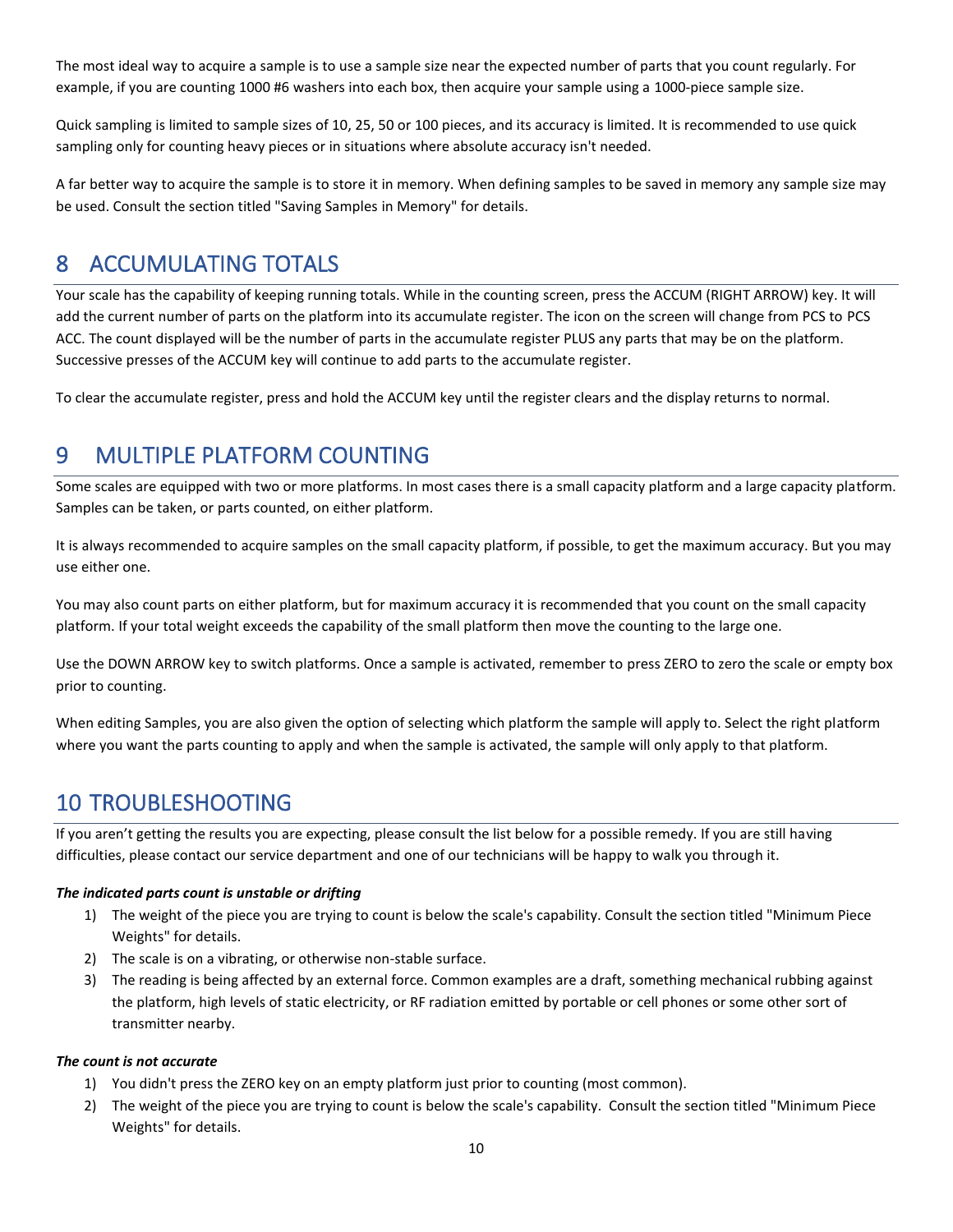3) You may need to acquire a better sample by using a larger sample size. This is especially true if counting a large number of parts.

#### *The piece count display is stuck on zero*

- 1) You didn't press the ZERO key on an empty platform just prior to counting (most common).
- 2) There is no sample activated.
- 3) For saved samples, the value may not have been entered (set at 0.00lb). Go back and acquire the value. You can see the sample's description and value on top of the count display.

#### *I can't seem to find the parts counting screen*

This screen should pop up automatically upon activating a sample. If it doesn't, press MENU to bring up the Setup Menu and then select the option for Next Screen. This will bring you to the next screen in sequence. You may have to do this a couple of times because counting scales have four screens.

#### *There are no entries for parts counting in any menu*

Your counting mode may not be enabled. In addition to the additional circuitry required for counting scales there is a software switch that must be enabled. It may have been shut down by accident while working with a technician over the phone or was accidentally switched off during recent service at our factory. Call our service department with your serial number and we will enable it for you.

## 11 MINIMUM PIECE WEIGHTS

The parts you are trying to count must be heavy enough to be detectable by the scale. The minimum piece weight for any given scale is dependent on its maximum capacity and displayed resolution.

The minimum piece weight is recommended to be **4 times greater than** the scale's displayed resolution. The piece weight can go down to as low as being equal to the scale resolution if you take accurate (large sample size) samples and your parts are of a consistent weight from piece to piece. If the regular scales do not fit your minimum piece weight requirements, you can opt for the [ultra-high precision SAW Scales](http://www.arlynscales.com/ultra-precision-scales/) that can accommodate high capacities with ultra-high resolution (readability of 1:100000 compared to 1:5000 in regular scales).

If you find your piece weight to be lower than the scale resolution, the scale will work for you if you are consistently counting the same number of pieces for the same sample every time. You cannot use Quick Sampling. You must use the Sample Definition Acquire method using a sample size that you will always be counting and store the value. So, if you always need to count 1000 steel washers every single time, make sure to acquire and store the piece weight based on 1000 steel washers using the Sample Memory [Feature.](#page-5-2)

An easy way to determine the weight of your part is to count 100 of them by hand and then weight them on the scale. Take that weight and divide it by 100. Multiply that result by 4. This will give you the recommended minimum piece weight.

Below is a table of current models with their capacity and displayed resolution.

| <b>Model</b> | Capacity (lb) | <b>Resolution</b>  | <b>Recommended Min. Piece Weight</b> |
|--------------|---------------|--------------------|--------------------------------------|
| 820-V        | 5.            | .001 lb / .0005 kg | .004 lb / .002 kg                    |
| $820-X$      | 10            | .002 lb / .001 kg  | .008 lb / .001 kg                    |
| 820-T        | 25            | .005 lb / .002 kg  | .02 lb / .008 kg                     |
| 820-L        | 50            | .01 lb / .005 kg   | .04 lb / .02 kg                      |
| 820-C        | 100           | .02 lb $/$ .01 kg  | .08 lb / .04 kg                      |
| $320-D$      | 500           | .1 lb $/$ .05 kg   | .4 lb $/$ .2 kg                      |
| 320-M        | 1000          | .2 lb $/$ .1 kg    | $.8$ lb $/$ .4 kg                    |
| 5400 Series  | 2500          | $.5$ lb $/ .2$ kg  | 2 lb / .8 kg                         |
|              | 5000          | 1 lb / .5 kg       | 4 lb / 2 kg                          |
|              | 10000         | 2 lb / 1 kg        | 8 lb / 4 kg                          |